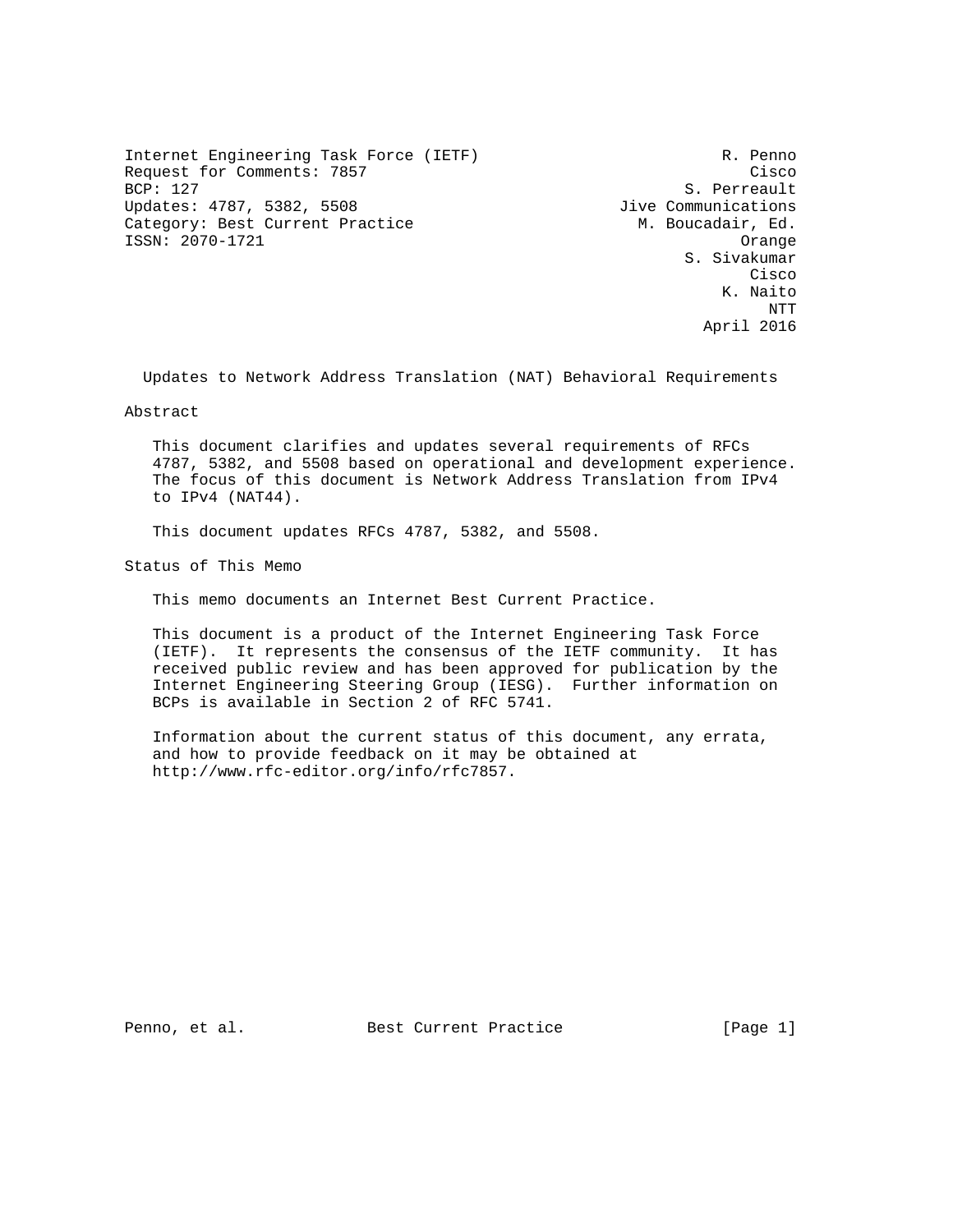#### Copyright Notice

 Copyright (c) 2016 IETF Trust and the persons identified as the document authors. All rights reserved.

 This document is subject to BCP 78 and the IETF Trust's Legal Provisions Relating to IETF Documents

 (http://trustee.ietf.org/license-info) in effect on the date of publication of this document. Please review these documents carefully, as they describe your rights and restrictions with respect to this document. Code Components extracted from this document must include Simplified BSD License text as described in Section 4.e of the Trust Legal Provisions and are provided without warranty as described in the Simplified BSD License.

 This document may contain material from IETF Documents or IETF Contributions published or made publicly available before November 10, 2008. The person(s) controlling the copyright in some of this material may not have granted the IETF Trust the right to allow modifications of such material outside the IETF Standards Process. Without obtaining an adequate license from the person(s) controlling the copyright in such materials, this document may not be modified outside the IETF Standards Process, and derivative works of it may not be created outside the IETF Standards Process, except to format it for publication as an RFC or to translate it into languages other than English.

Penno, et al. Best Current Practice [Page 2]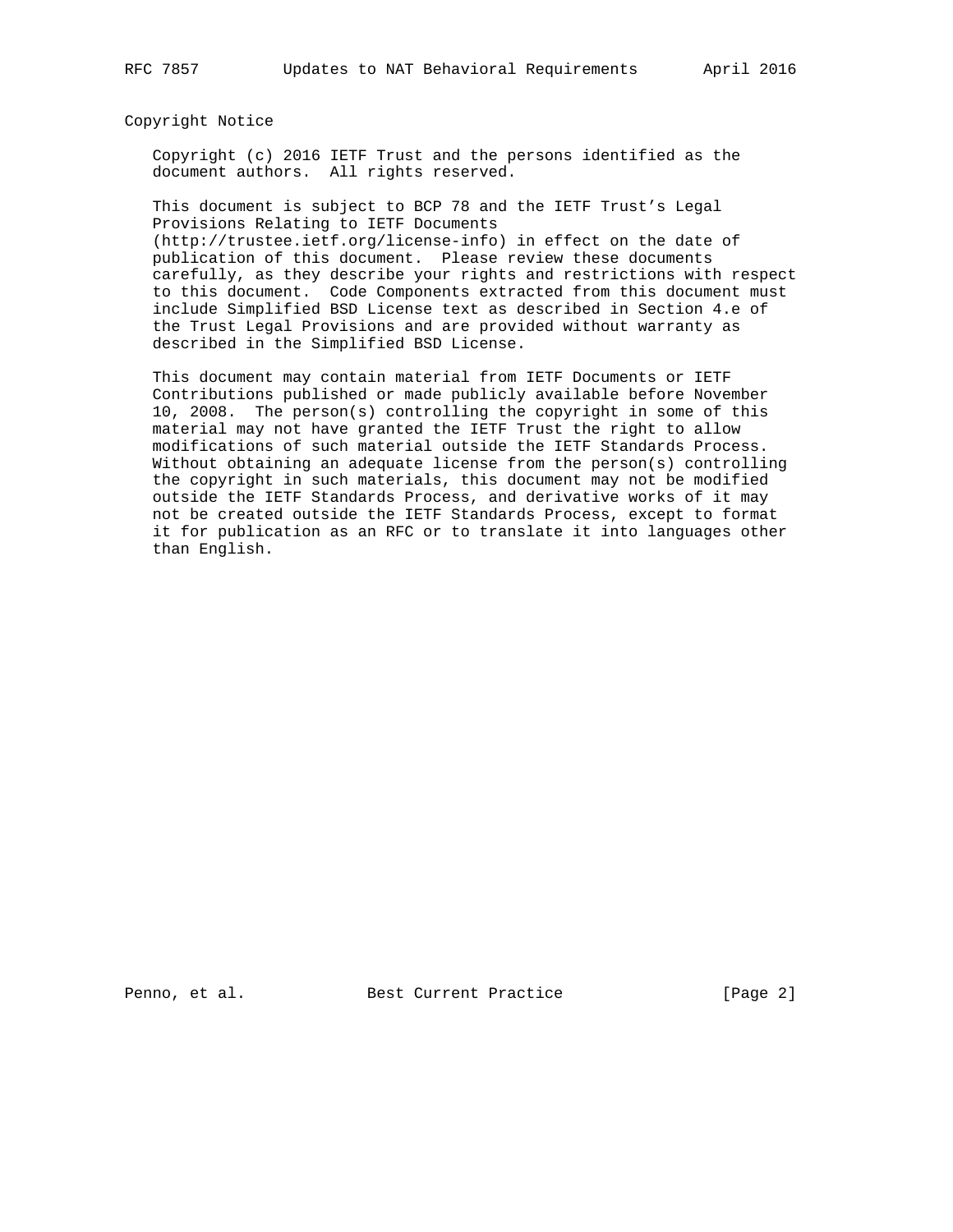# Table of Contents

| $\mathbf{1}$   |                                                             | 3              |
|----------------|-------------------------------------------------------------|----------------|
|                | 1.1.                                                        | 3              |
|                |                                                             | 4              |
|                |                                                             | $\overline{4}$ |
|                | 2.1. TCP Transitory Connection Idle-Timeout                 | 6              |
|                | $2 \t2$                                                     | 6              |
| 3.             |                                                             | 6              |
| 4.             | Address Pooling Paired (APP)                                | 7              |
| 5.             | Endpoint-Independent Mapping (EIM) Protocol Independence    | 8              |
| რ.             | Endpoint-Independent Filtering (EIF) Protocol Independence. | 8              |
| 7 <sub>1</sub> | Endpoint-Independent Filtering (EIF) Mapping Refresh        | 8              |
|                | 7.1. Outbound Mapping Refresh and Error Packets             | 9              |
| 8 <sub>1</sub> |                                                             | 9              |
| 9.             |                                                             | 9              |
|                |                                                             | 10             |
|                | 11. ICMP Query Mappings Timeout                             | 10             |
|                | 12. Hairpinning Support for ICMP Packets                    | 10             |
|                |                                                             | 11             |
|                |                                                             | 12             |
|                | Normative References<br>14 1                                | 12             |
|                | 14.2. Informative References                                | 12             |
|                |                                                             | 13             |
|                | Contributors                                                | 14             |
|                | Authors' Addresses                                          | 14             |

### 1. Introduction

 [RFC4787], [RFC5382], and [RFC5508] contributed to enhance Network Address Translation (NAT) interoperability and conformance. Operational experience gained through widespread deployment and evolution of NAT indicates that some areas of the original documents need further clarification or updates. This document provides such clarifications and updates.

# 1.1. Scope

 The goal of this document is to clarify and update the set of requirements listed in [RFC4787], [RFC5382], and [RFC5508]. The document focuses exclusively on NAT44.

 The scope of this document has been set so that it does not create new requirements beyond those specified in the documents cited above.

 Requirements related to Carrier-Grade NAT (CGN) are defined in [RFC6888].

Penno, et al. Best Current Practice [Page 3]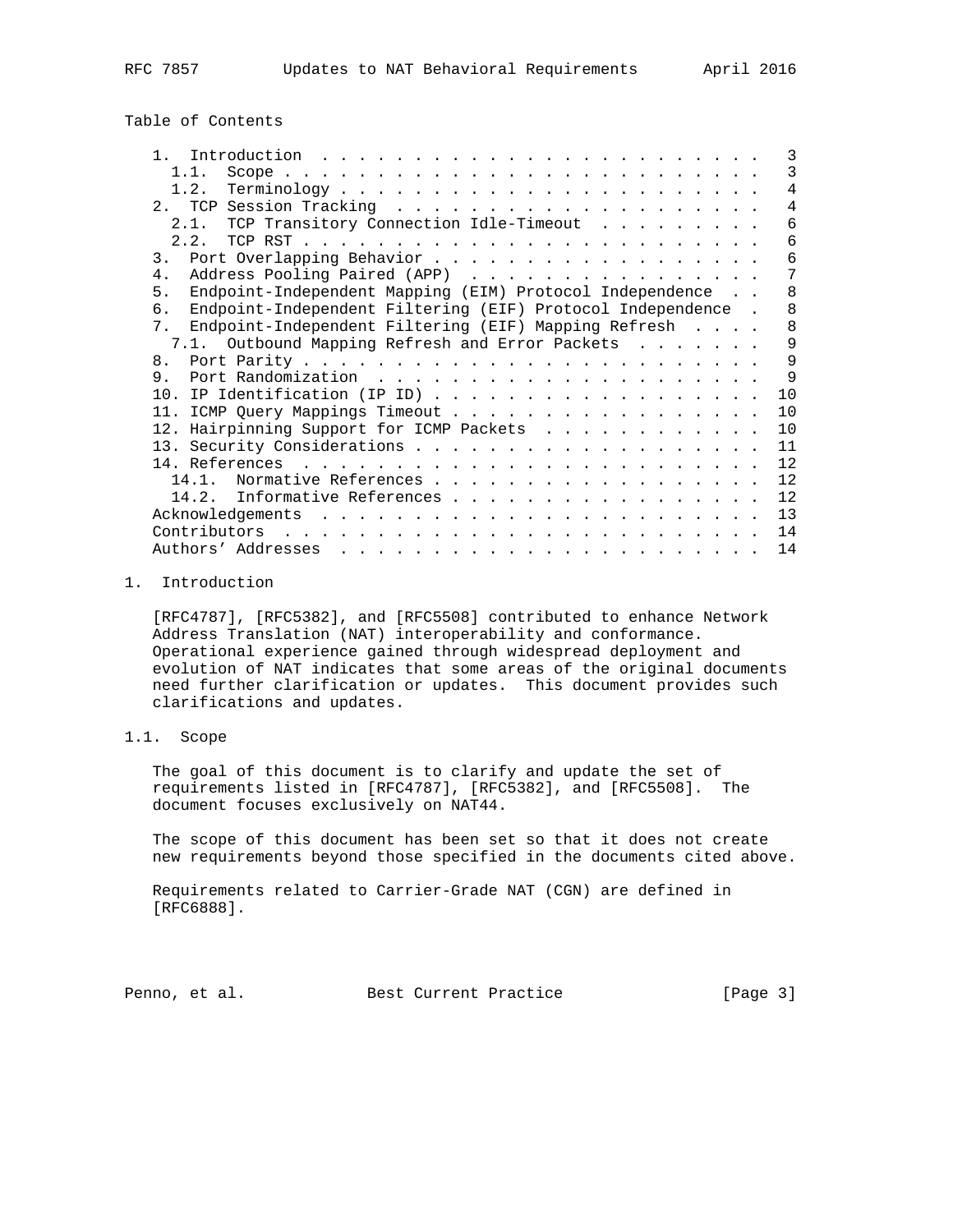# 1.2. Terminology

 The key words "MUST", "MUST NOT", "REQUIRED", "SHALL", "SHALL NOT", "SHOULD", "SHOULD NOT", "RECOMMENDED", "MAY", and "OPTIONAL" in this document are to be interpreted as described in [RFC2119].

 The reader is assumed to be familiar with the terminology defined in [RFC2663], [RFC4787], [RFC5382], and [RFC5508].

 In this document, the term "NAT" refers to both "Basic NAT" and "Network Address/Port Translator (NAPT)" (see Section 3 of [RFC4787]). As a reminder, Basic NAT and NAPT are two variations of traditional NAT in that translation in Basic NAT is limited to IP addresses alone, whereas translation in NAPT is extended to include IP addresses and transport identifiers (such as a TCP/UDP port or ICMP query ID); refer to Section 2 of [RFC3022].

2. TCP Session Tracking

 [RFC5382] specifies TCP timers associated with various connection states but does not specify the TCP state machine a NAT44 should follow as a basis to apply such timers.

 Update: The TCP state machine depicted in Figure 1, adapted from [RFC6146], SHOULD be implemented by a NAT for TCP session tracking purposes.

Penno, et al. Best Current Practice [Page 4]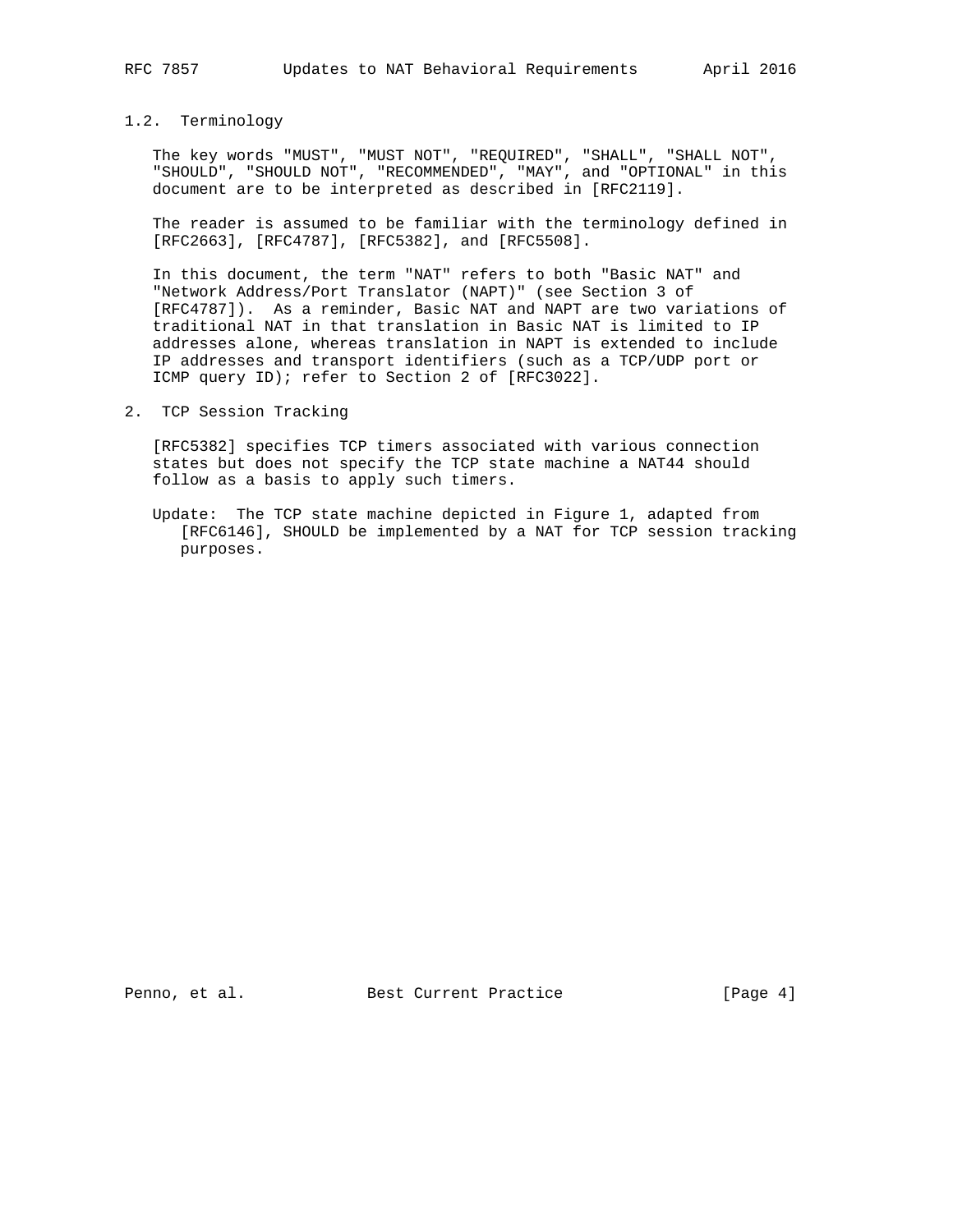

Penno, et al. Best Current Practice [Page 5]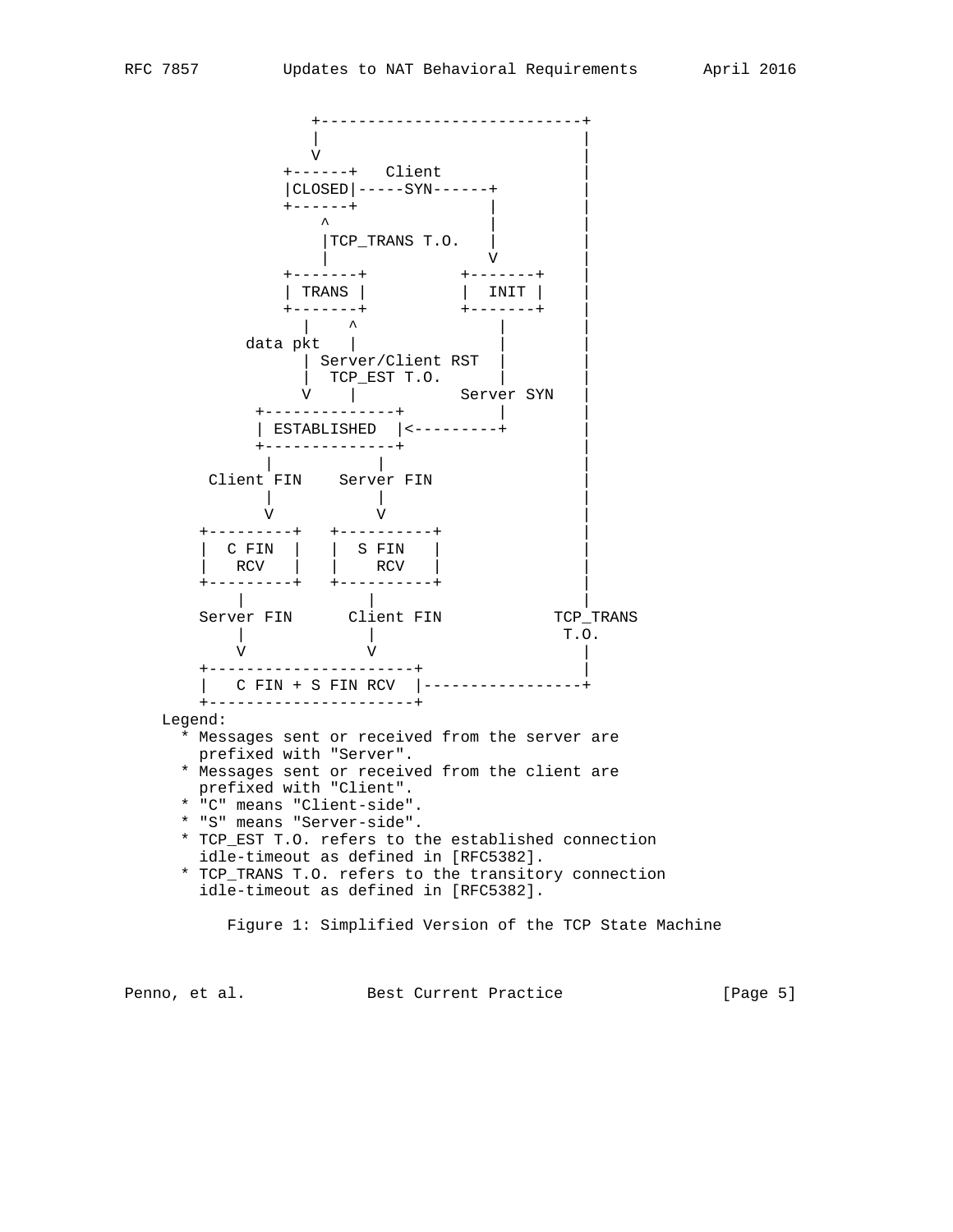#### 2.1. TCP Transitory Connection Idle-Timeout

 The transitory connection idle-timeout is defined as the minimum time a TCP connection in the partially open or closing phases must remain idle before the NAT considers the associated session a candidate for removal (REQ-5 of [RFC5382]). However, [RFC5382] does not clearly state whether these can be configured separately.

 Clarification: This document clarifies that a NAT SHOULD provide different configurable parameters for configuring the open and closing idle timeouts.

 To accommodate deployments that consider a partially open timeout of 4 minutes as being excessive from a security standpoint, a NAT MAY allow the configured timeout to be less than 4 minutes. However, a minimum default transitory connection idle-timeout of 4 minutes is RECOMMENDED.

# 2.2. TCP RST

[RFC5382] leaves the handling of TCP RST packets unspecified.

 Update: This document adopts a similar default behavior as in [RFC6146]. Concretely, when the NAT receives a TCP RST matching an existing mapping, it MUST translate the packet according to the NAT mapping entry. Moreover, the NAT SHOULD wait for 4 minutes before deleting the session and removing any state associated with it if no packets are received during that 4-minute timeout.

Notes:

- \* Admittedly, the NAT has to verify whether received TCP RST packets belong to a connection. This verification check is required to avoid off-path attacks.
- \* If the NAT immediately removes the NAT mapping upon receipt of a TCP RST message, stale connections may be maintained by endpoints if the first RST message is lost between the NAT and the recipient.
- 3. Port Overlapping Behavior

 REQ-1 from [RFC4787] and REQ-1 from [RFC5382] specify a specific port overlapping behavior; that is, the external IP address and port can be reused for connections originating from the same internal source IP address and port irrespective of the destination. This is known as Endpoint-Independent Mapping (EIM).

Penno, et al. Best Current Practice [Page 6]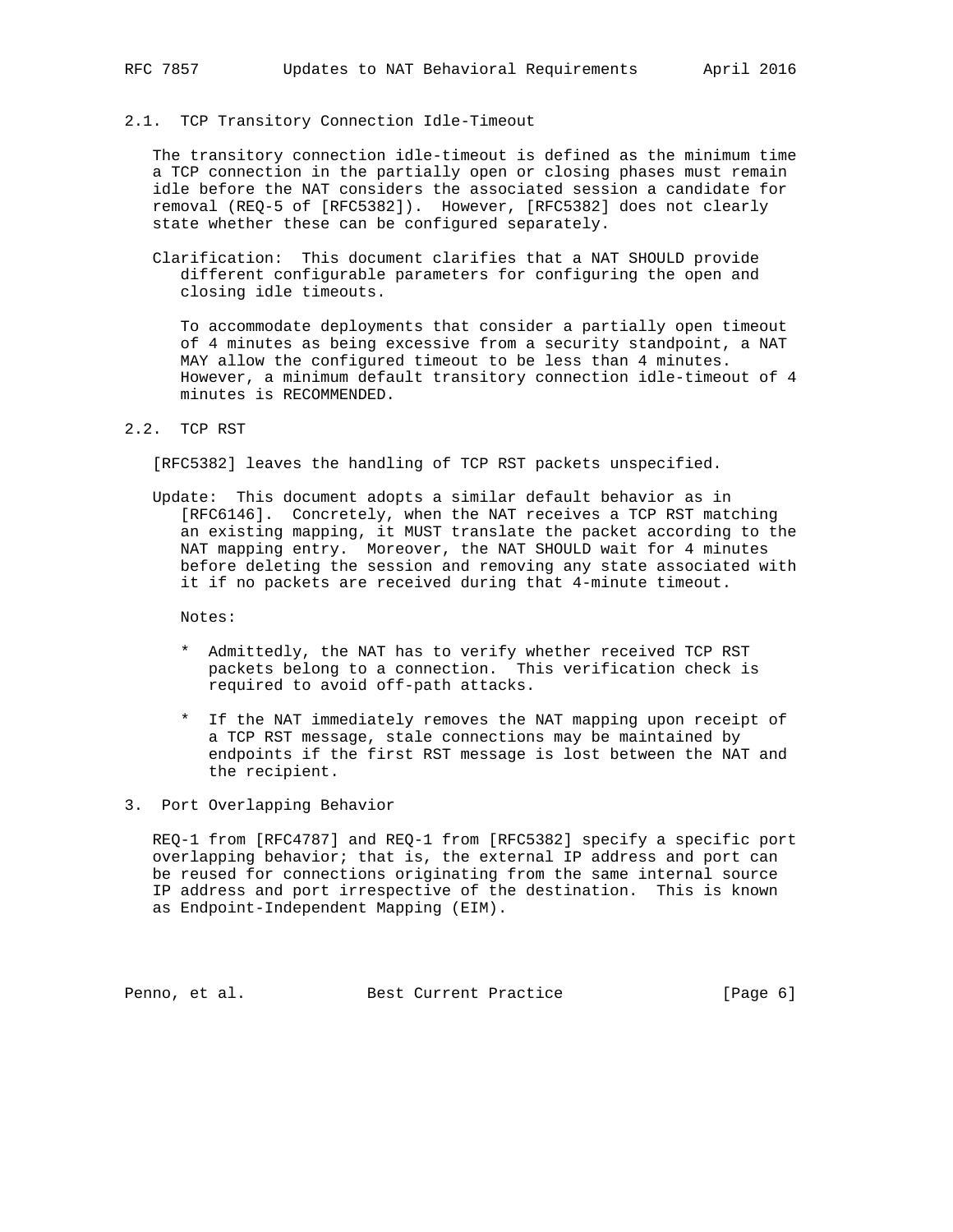Update: This document clarifies that this port overlapping behavior may be extended to connections originating from different internal source IP addresses and ports as long as their destinations are different.

The following mechanism MAY be implemented by a NAT:

 If destination addresses and ports are different for outgoing connections started by local clients, a NAT MAY assign the same external port as the source ports for the connections. The port overlapping mechanism manages mappings between external packets and internal packets by looking at and storing their 5-tuple (protocol, source address, source port, destination address, and destination port).

 This enables concurrent use of a single NAT external port for multiple transport sessions, which allows a NAT to successfully process packets in a network that has a limited number of IP addresses (e.g., deployment with a high address space multiplicative factor (refer to Appendix B of [RFC6269])).

4. Address Pooling Paired (APP)

 The "IP address pooling" behavior of "Paired" (APP) was recommended in REQ-2 from [RFC4787], but the behavior when an external IPv4 runs out of ports was left undefined.

 Clarification: This document clarifies that if APP is enabled, new sessions from a host that already has a mapping associated with an external IP that ran out of ports SHOULD be dropped. A configuration parameter MAY be provided to allow a NAT to start using ports from another external IP address when the one that anchored the APP mapping ran out of ports. Tweaking this configuration parameter is a trade-off between service continuity and APP strict enforcement. Note, this behavior is sometimes referred to as "soft-APP".

 As a reminder, the recommendation for the particular case of a CGN is that an implementation must use the same external IP address mapping for all sessions associated with the same internal IP address, be they TCP, UDP, ICMP, something else, or a mix of different protocols [RFC6888].

Update: This behavior SHOULD apply also for TCP.

Penno, et al. Best Current Practice [Page 7]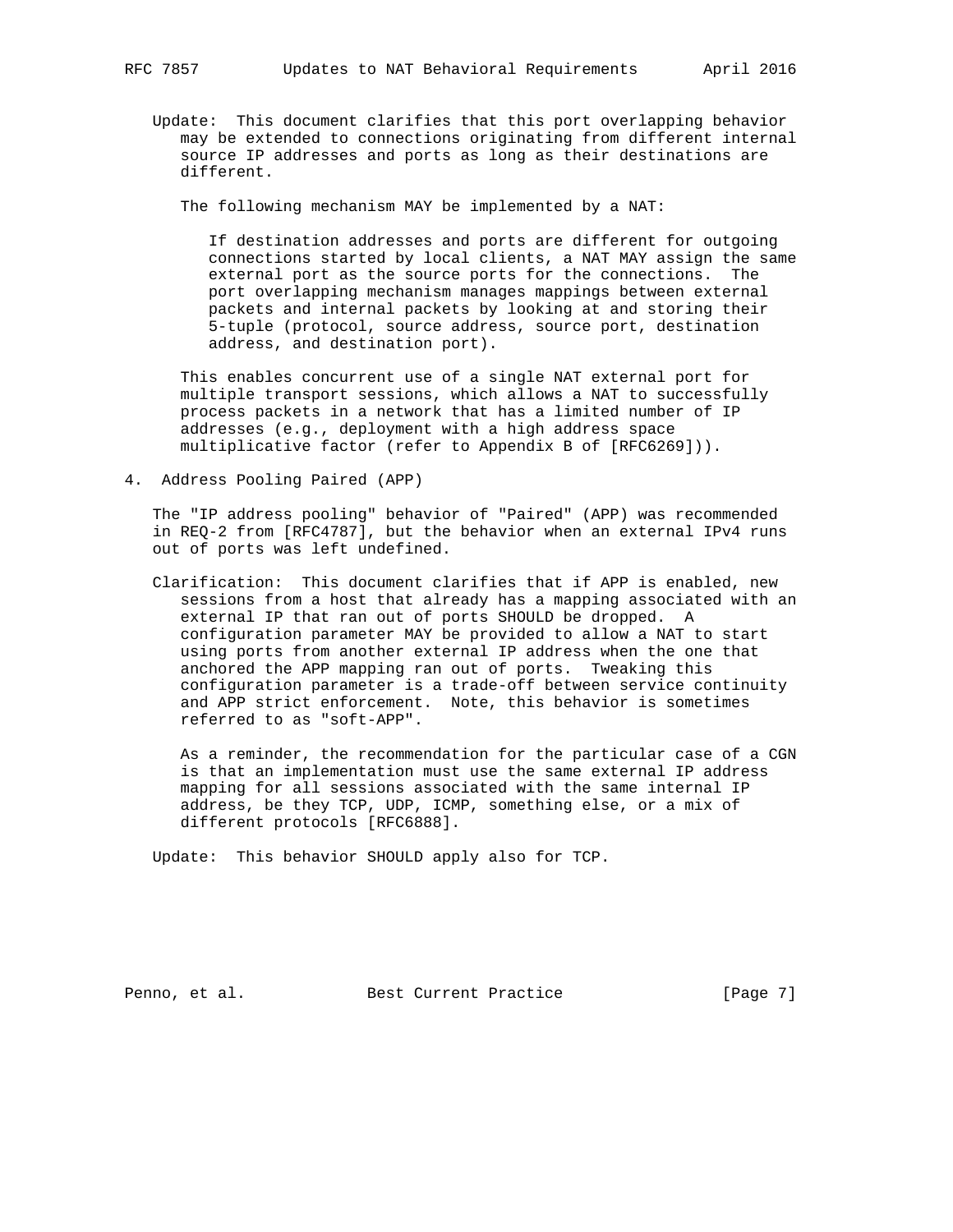5. Endpoint-Independent Mapping (EIM) Protocol Independence

 REQ-1 from [RFC4787] and REQ-1 from [RFC5382] do not specify whether EIM are protocol dependent or protocol independent. For example, if an outbound TCP SYN creates a mapping, it is left undefined whether outbound UDP packets can reuse such mapping.

 Update: EIM mappings SHOULD be protocol dependent. A configuration parameter MAY be provided to allow protocols that multiplex TCP and UDP over the same source IP address and port number to use a single mapping. The default value of this configuration parameter MUST be protocol-dependent EIM.

 This update is consistent with the stateful Network Address and Protocol Translation from IPv6 Clients to IPv4 Servers (NAT64) [RFC6146] that clearly specifies three binding information bases (TCP, UDP, and ICMP).

6. Endpoint-Independent Filtering (EIF) Protocol Independence

 REQ-8 from [RFC4787] and REQ-3 from [RFC5382] do not specify whether mappings with Endpoint-Independent Filtering (EIF) are protocol independent or protocol dependent. For example, if an outbound TCP SYN creates a mapping, it is left undefined whether inbound UDP packets matching that mapping should be accepted or rejected.

 Update: EIF filtering SHOULD be protocol dependent. A configuration parameter MAY be provided to make it protocol independent. The default value of this configuration parameter MUST be protocol dependent EIF.

This behavior is aligned with the update in Section 5.

 Applications that can be transported over a variety of transport protocols and/or support transport fallback schemes won't experience connectivity failures if the NAT is configured with protocol-independent EIM and protocol-independent EIF.

7. Endpoint-Independent Filtering (EIF) Mapping Refresh

 The NAT mapping Refresh direction may have a "NAT Inbound refresh behavior" of "True" according to REQ-6 from [RFC4787], but [RFC4787] does not clarify how this behavior applies to EIF mappings. The issue in question is whether inbound packets that match an EIF mapping but do not create a new session due to a security policy should refresh the mapping timer.

Penno, et al. Best Current Practice [Page 8]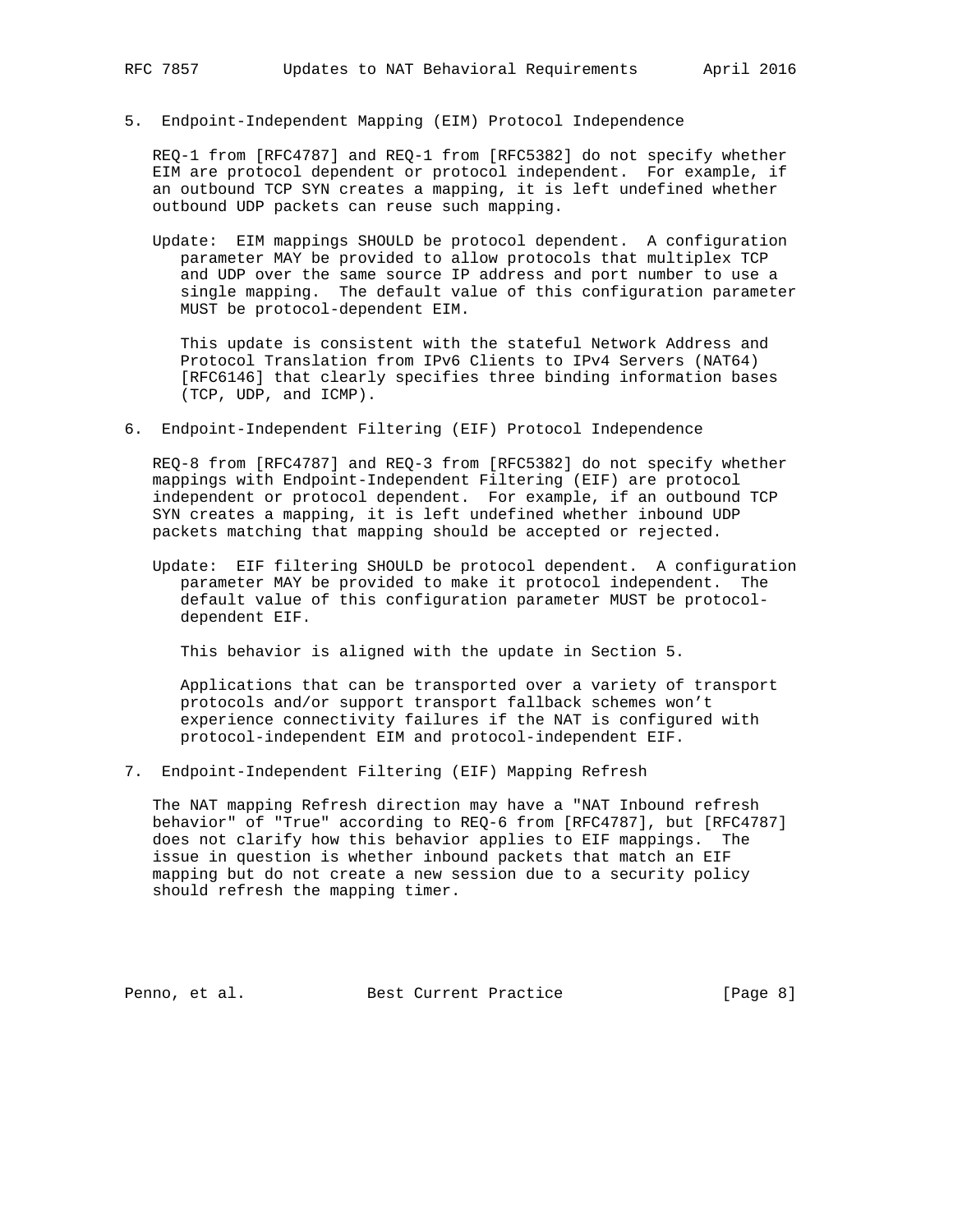Clarification: This document clarifies that even when a NAT has an inbound refresh behavior set to "TRUE", such packets SHOULD NOT refresh the mapping. Otherwise, a simple attack of a packet every two minutes can keep the mapping indefinitely.

Update: This behavior SHOULD apply also for TCP.

- 7.1. Outbound Mapping Refresh and Error Packets
	- Update: In the case of NAT outbound refresh behavior, ICMP Errors or TCP RST outbound packets sent as a response to inbound packets SHOULD NOT refresh the mapping. Other packets that indicate the host is not interested in receiving packets MAY be configurable to also not refresh state, such as a Session Traversal Utilities for NAT (STUN) error response [RFC5389] or IKE INVALID\_SYNTAX [RFC7296].
- 8. Port Parity
	- Update: A NAT MAY disable port parity preservation for all dynamic mappings. Nevertheless, A NAT SHOULD support means to explicitly request to preserve port parity (e.g., [RFC7753]).

 Note: According to [RFC6887], dynamic mappings are said to be dynamic in the sense that they are created on demand, either implicitly or explicitly:

- 1. Implicit dynamic mappings refer to mappings that are created as a side effect of traffic such as an outgoing TCP SYN or outgoing UDP packet. Implicit dynamic mappings usually have a finite lifetime, though this lifetime is generally not known to the client using them.
- 2. Explicit dynamic mappings refer to mappings that are created as a result, for example, of explicit Port Control Protocol (PCP) MAP and PEER requests. Explicit dynamic mappings have a finite lifetime, and this lifetime is communicated to the client.
- 9. Port Randomization

 Update: A NAT SHOULD follow the recommendations specified in Section 4 of [RFC6056], especially:

 A NAPT that does not implement port preservation [RFC4787] [RFC5382] SHOULD obfuscate selection of the ephemeral port of a packet when it is changed during translation of that packet.

Penno, et al. Best Current Practice [Page 9]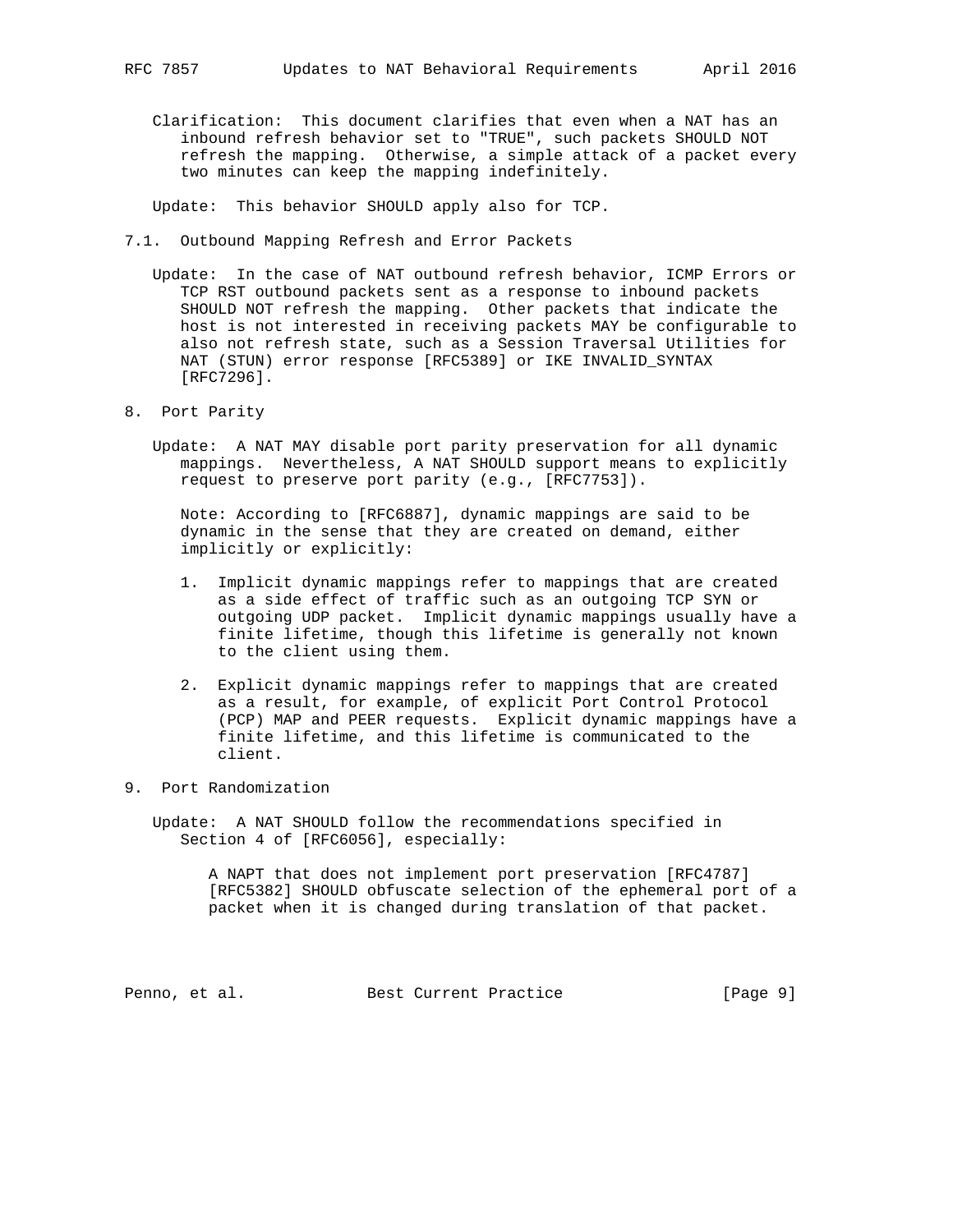A NAPT that does implement port preservation SHOULD obfuscate the ephemeral port of a packet only if the port must be changed as a result of the port being already in use for some other session.

 A NAPT that performs parity preservation and that must change the ephemeral port during translation of a packet SHOULD obfuscate the ephemeral ports. The algorithms described in this document could be easily adapted such that the parity is preserved (i.e., force the lowest order bit of the resulting port number to 0 or 1 according to whether even or odd parity is desired).

10. IP Identification (IP ID)

 Update: A NAT SHOULD handle the Identification field of translated IPv4 packets as specified in Section 5.3.1 of [RFC6864].

11. ICMP Query Mappings Timeout

 Section 3.1 of [RFC5508] specifies that ICMP Query mappings are to be maintained by a NAT. However, the specification doesn't discuss Query mapping timeout values. Section 3.2 of [RFC5508] only discusses ICMP Query session timeouts.

 Update: ICMP Query mappings MAY be deleted once the last session using the mapping is deleted.

12. Hairpinning Support for ICMP Packets

 REQ-7 from [RFC5508] specifies that a NAT enforcing Basic NAT must support traversal of hairpinned ICMP Query sessions.

 Clarification: This implicitly means that address mappings from external address to internal address (similar to Endpoint- Independent Filters) must be maintained to allow inbound ICMP Query sessions. If an ICMP Query is received on an external address, a NAT can then translate to an internal IP.

 REQ-7 from [RFC5508] specifies that all NATs must support the traversal of hairpinned ICMP Error messages.

 Clarification: This behavior requires a NAT to maintain address mappings from external IP address to internal IP address in addition to the ICMP Query mappings described in Section 3.1 of [RFC5508].

Penno, et al. Best Current Practice [Page 10]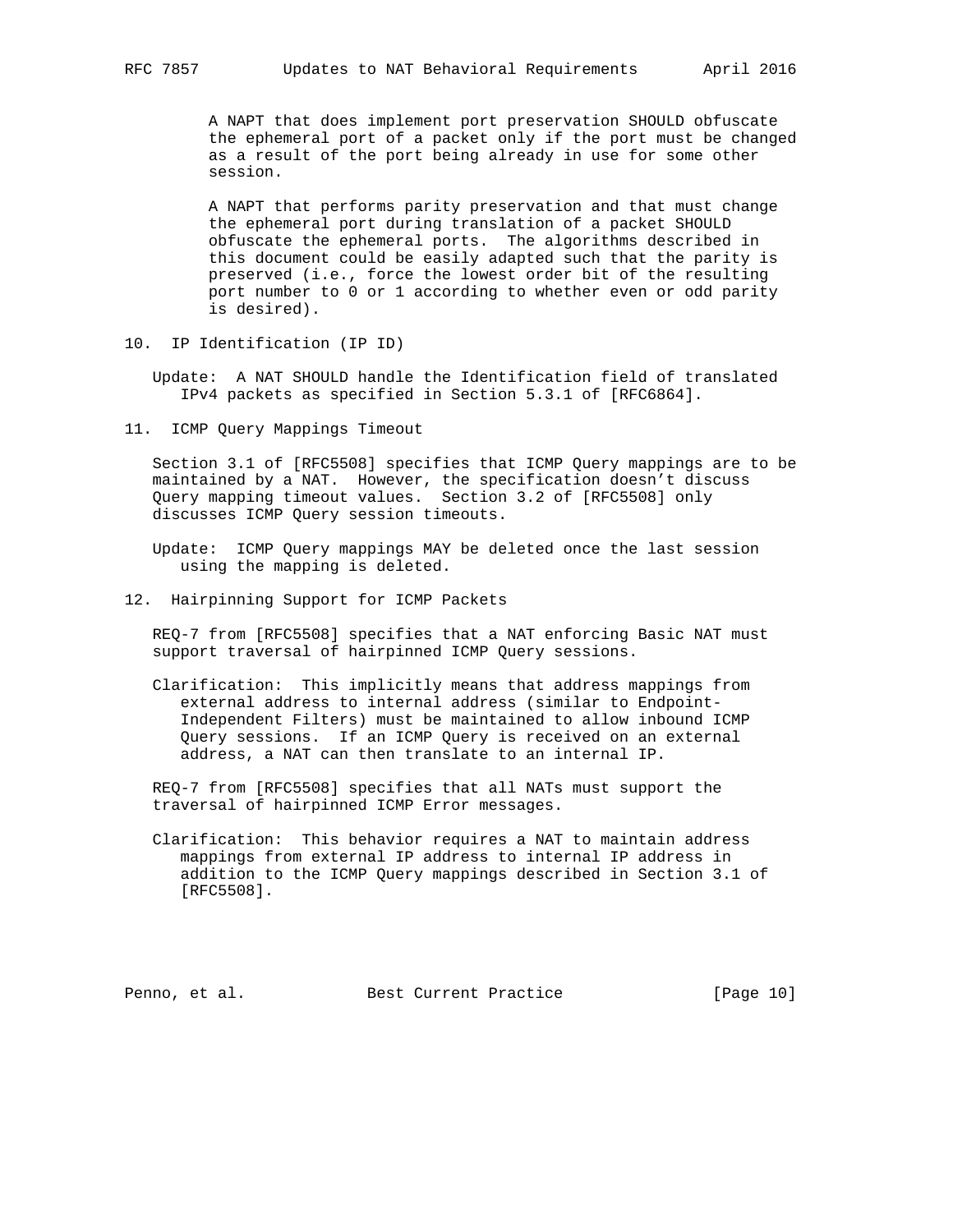#### 13. Security Considerations

 NAT behavioral considerations are discussed in [RFC4787], [RFC5382], and [RFC5508].

 Because some of the clarifications and updates (e.g., Section 2) are inspired from NAT64, the security considerations discussed in Section 5 of [RFC6146] apply also for this specification.

 The update in Section 3 allows for an optimized NAT resource usage. In order to avoid service disruption, the NAT must not invoke this functionality unless the packets are to be sent to distinct destination addresses.

 Some of the updates (e.g., Sections 7, 9, and 11) allow for increased security compared to [RFC4787], [RFC5382], and [RFC5508]. Particularly,

- o the updates in Sections 7 and 11 prevent an illegitimate node to maintain mappings activated in the NAT while these mappings should be cleared, and
- o port randomization (Section 9) complicates tracking hosts located behind a NAT.

 Sections 4 and 12 propose updates that increase the serviceability of a host located behind a NAT. These updates do not introduce any additional security concerns to [RFC4787], [RFC5382], and [RFC5508].

 The updates in Sections 5 and 6 allow for a better NAT transparency from an application standpoint. Hosts that require a restricted filtering behavior should enable specific policies (e.g., Access Control List (ACL)) either locally or by soliciting a dedicated security device (e.g., firewall). How a host updates its filtering policies is out of scope of this document.

 The update in Section 8 induces security concerns that are specific to the protocol used to interact with the NAT. For example, if PCP is used to explicitly request parity preservation for a given mapping, the security considerations discussed in [RFC6887] should be taken into account.

 The update in Section 10 may have undesired effects on the performance of the NAT in environments in which fragmentation is massively experienced. Such an issue may be used as an attack vector against NATs.

Penno, et al. Best Current Practice [Page 11]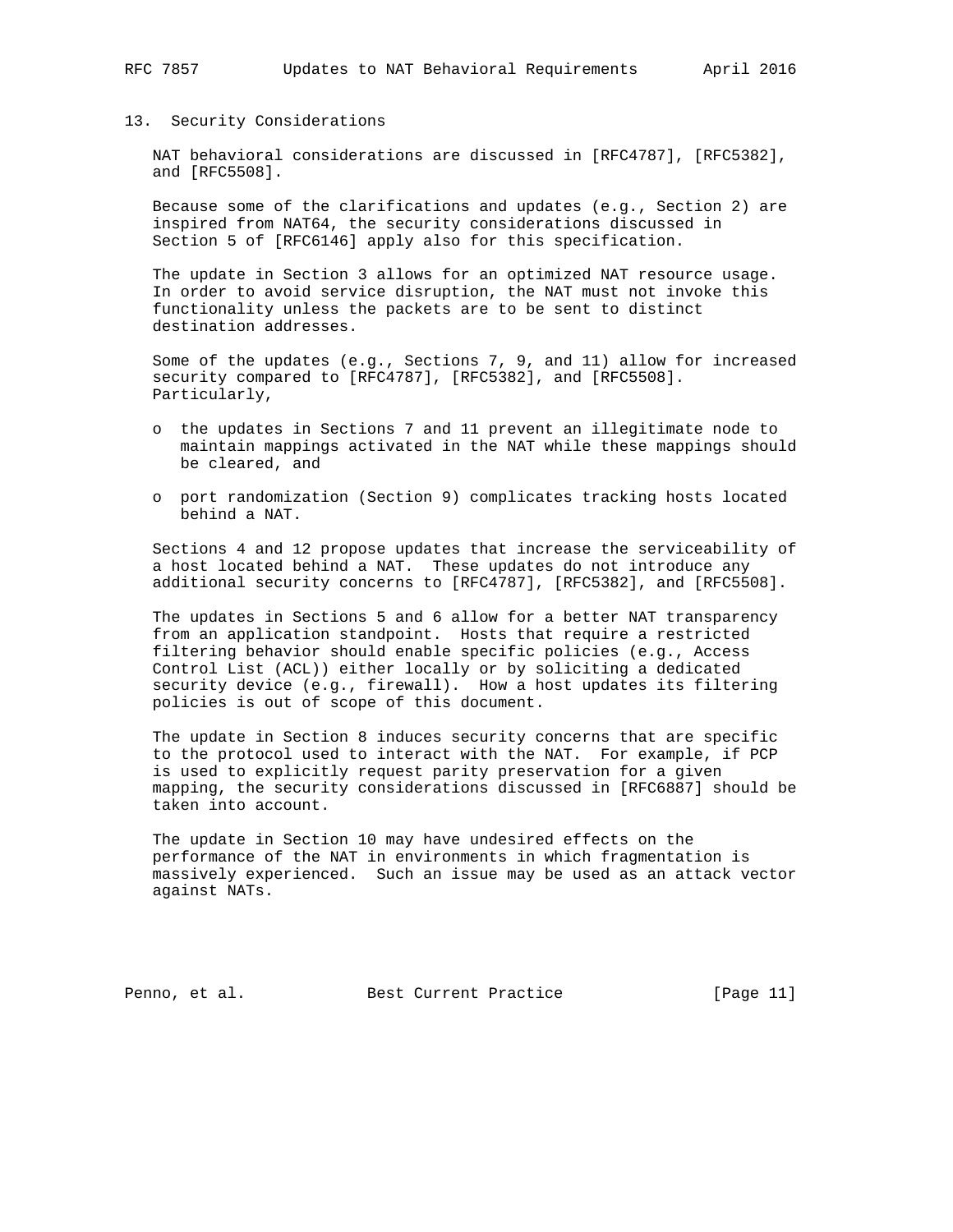### 14. References

- 14.1. Normative References
	- [RFC2119] Bradner, S., "Key words for use in RFCs to Indicate Requirement Levels", BCP 14, RFC 2119, DOI 10.17487/RFC2119, March 1997, <http://www.rfc-editor.org/info/rfc2119>.
	- [RFC4787] Audet, F., Ed. and C. Jennings, "Network Address Translation (NAT) Behavioral Requirements for Unicast UDP", BCP 127, RFC 4787, DOI 10.17487/RFC4787, January 2007, <http://www.rfc-editor.org/info/rfc4787>.
	- [RFC5382] Guha, S., Ed., Biswas, K., Ford, B., Sivakumar, S., and P. Srisuresh, "NAT Behavioral Requirements for TCP", BCP 142, RFC 5382, DOI 10.17487/RFC5382, October 2008, <http://www.rfc-editor.org/info/rfc5382>.
	- [RFC5508] Srisuresh, P., Ford, B., Sivakumar, S., and S. Guha, "NAT Behavioral Requirements for ICMP", BCP 148, RFC 5508, DOI 10.17487/RFC5508, April 2009, <http://www.rfc-editor.org/info/rfc5508>.
	- [RFC6056] Larsen, M. and F. Gont, "Recommendations for Transport- Protocol Port Randomization", BCP 156, RFC 6056, DOI 10.17487/RFC6056, January 2011, <http://www.rfc-editor.org/info/rfc6056>.
	- [RFC6146] Bagnulo, M., Matthews, P., and I. van Beijnum, "Stateful NAT64: Network Address and Protocol Translation from IPv6 Clients to IPv4 Servers", RFC 6146, DOI 10.17487/RFC6146, April 2011, <http://www.rfc-editor.org/info/rfc6146>.
	- [RFC6864] Touch, J., "Updated Specification of the IPv4 ID Field", RFC 6864, DOI 10.17487/RFC6864, February 2013, <http://www.rfc-editor.org/info/rfc6864>.
- 14.2. Informative References
	- [RFC2663] Srisuresh, P. and M. Holdrege, "IP Network Address Translator (NAT) Terminology and Considerations", RFC 2663, DOI 10.17487/RFC2663, August 1999, <http://www.rfc-editor.org/info/rfc2663>.

Penno, et al. Best Current Practice [Page 12]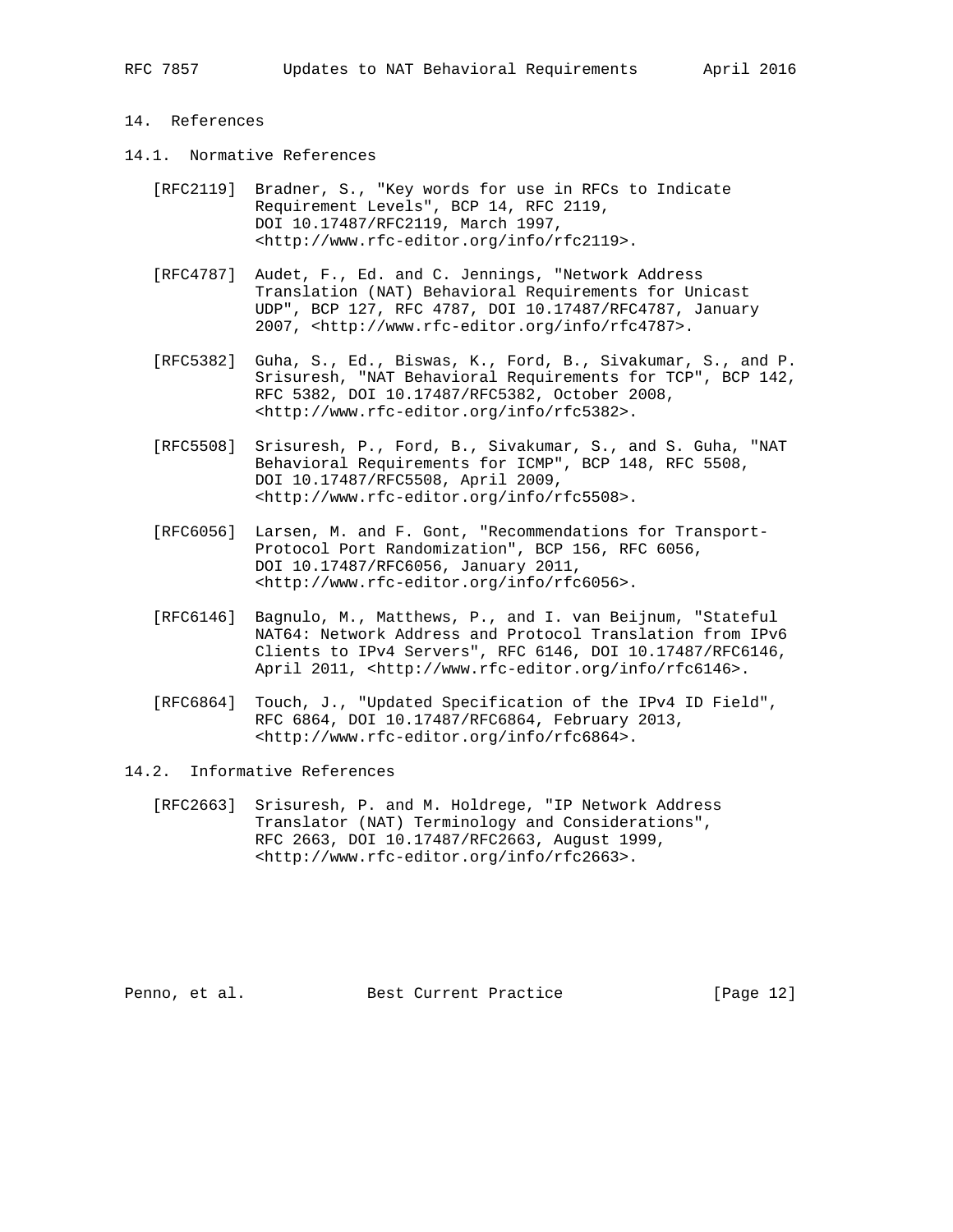- [RFC3022] Srisuresh, P. and K. Egevang, "Traditional IP Network Address Translator (Traditional NAT)", RFC 3022, DOI 10.17487/RFC3022, January 2001, <http://www.rfc-editor.org/info/rfc3022>.
- [RFC5389] Rosenberg, J., Mahy, R., Matthews, P., and D. Wing, "Session Traversal Utilities for NAT (STUN)", RFC 5389, DOI 10.17487/RFC5389, October 2008, <http://www.rfc-editor.org/info/rfc5389>.
- [RFC6269] Ford, M., Ed., Boucadair, M., Durand, A., Levis, P., and P. Roberts, "Issues with IP Address Sharing", RFC 6269, DOI 10.17487/RFC6269, June 2011, <http://www.rfc-editor.org/info/rfc6269>.
- [RFC6887] Wing, D., Ed., Cheshire, S., Boucadair, M., Penno, R., and P. Selkirk, "Port Control Protocol (PCP)", RFC 6887, DOI 10.17487/RFC6887, April 2013, <http://www.rfc-editor.org/info/rfc6887>.
- [RFC6888] Perreault, S., Ed., Yamagata, I., Miyakawa, S., Nakagawa, A., and H. Ashida, "Common Requirements for Carrier-Grade NATs (CGNs)", BCP 127, RFC 6888, DOI 10.17487/RFC6888, April 2013, <http://www.rfc-editor.org/info/rfc6888>.
- [RFC7296] Kaufman, C., Hoffman, P., Nir, Y., Eronen, P., and T. Kivinen, "Internet Key Exchange Protocol Version 2 (IKEv2)", STD 79, RFC 7296, DOI 10.17487/RFC7296, October 2014, <http://www.rfc-editor.org/info/rfc7296>.
- [RFC7753] Sun, Q., Boucadair, M., Sivakumar, S., Zhou, C., Tsou, T., and S. Perreault, "Port Control Protocol (PCP) Extension for Port-Set Allocation", RFC 7753, DOI 10.17487/RFC7753, February 2016, <http://www.rfc-editor.org/info/rfc7753>.

Acknowledgements

 Thanks to Dan Wing, Suresh Kumar, Mayuresh Bakshi, Rajesh Mohan, Lars Eggert, Gorry Fairhurst, Brandon Williams, and David Black for their review and discussion.

 Many thanks to Ben Laurie for the SecDir review and Dan Romascanu for the Gen-ART review.

 Dan Wing proposed some text for the configurable errors in Section 7.1.

Penno, et al. Best Current Practice [Page 13]